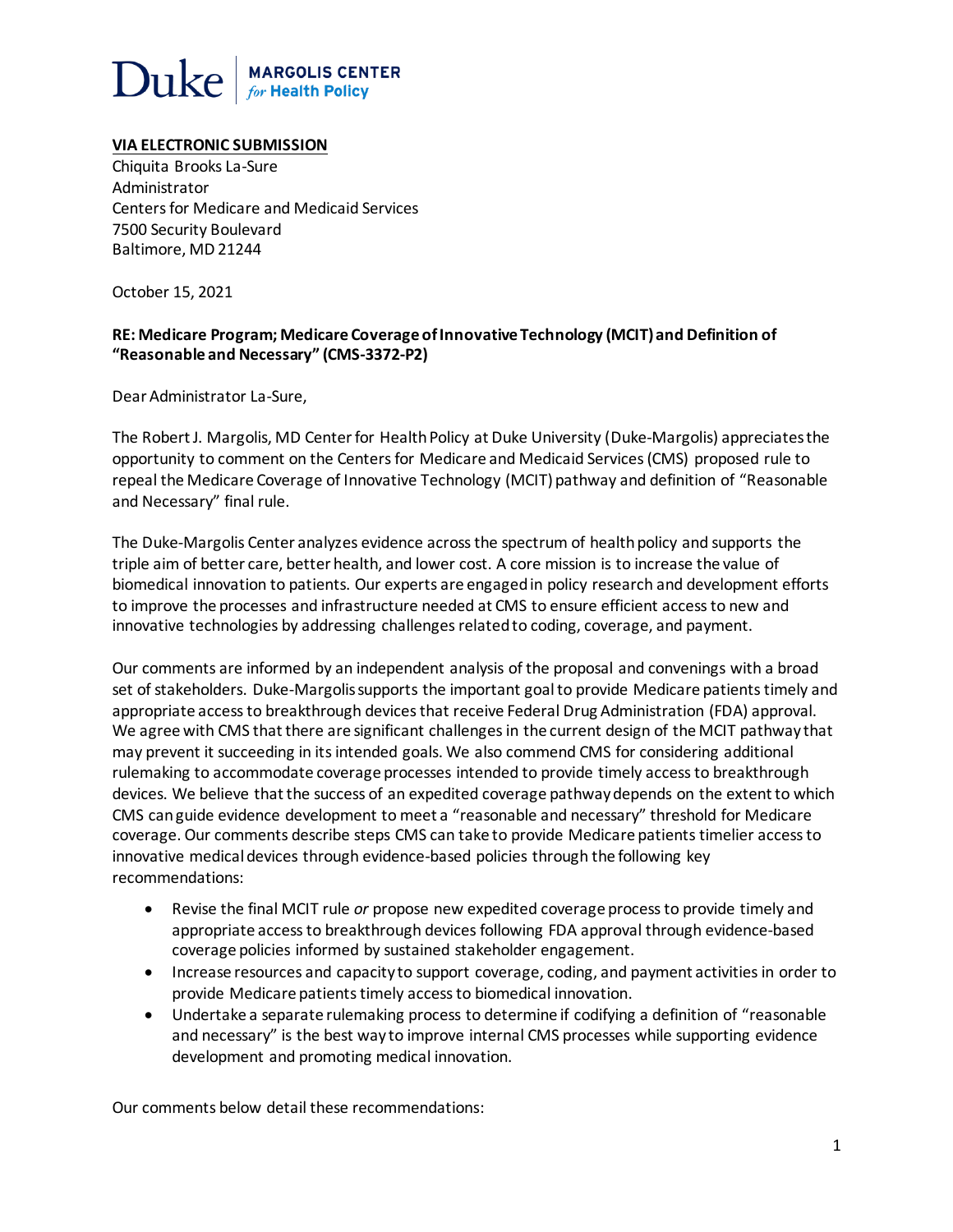

#### *Part I. Goals of an Expedited Pathway to Coverage and Access*

The FDA's Breakthrough Devices Program is an expedited regulatory pathway for devices that are novel, breakthrough, and provide for more effective treatment or diagnosis of life-threatening or irreversibly debilitating diseases or conditions.<sup>i</sup> The intent of this pathway is to provide timely commercial access to novel devices by speeding up their development, assessment, and regulatory review. Because of the expedited nature of the pathway, at the time of device approval there may be limited evidence on the device's effects on health outcomes, itslong-term adverse events, and the treatment durability. Further, the available evidence may not be relevant to Medicare beneficiaries. Even though breakthrough devices may provide Medicare patients with much-needed treatments or diagnostics, these evidence gaps are a concern for CMS. Medicare coverage depends on the determination that an item or a service is "reasonable and necessary" to improve Medicare patients' health outcomes. Combined with siloed processes for clinical evidence development, regulatory review and approval, coverage determinations, coding, and payment, there is a gap between the time of FDA approval for a breakthrough device and Medicare reimbursement, which impacts accessfor Medicare patients.

There are some mechanisms that facilitate the adoption of breakthrough devices in the Medicare system that build off of existing coverage and payment processes, however they still result in access gaps after a breakthrough device receives FDA approval. First, Medicare has used the longstanding policy of Coverage with Evidence Development (CED) to provide early access to novel technologies, including breakthrough devices, when there is insufficient evidence to substantiate "reasonable and necessary" determination for Medicare coverage. ii,iii,iv While CED ensures Medicare access, it necessitates a national coverage determination (NCD) process and requiresthe availability of a data collection infrastructure. These may be deterrents for manufacturers who do not want to risk a negative coverage determination following a national coverage assessment, and for manufacturers with limited resources who may not be able to establish a data collection infrastructure to support CED. Second, recent changes have streamlined how breakthrough devices are incorporated into the Medicare fee schedules, such as the modified application criteria for new technology add-on payments (NTAP) and pass-through payment status. However, these payment processes are not necessarily aligned with coding processes that define units of service across the different Medicare fee schedules. Further, many coding and payment processes require FDA approval as an eligibility requirement. Despite mechanisms in which FDA approved breakthrough devices can be adopted in the Medicare system, there are notable gaps in access immediately following FDA approval.

The intent of the MCIT pathway was to address these access gaps for breakthrough devices that receive FDA approval. It was proposed to address the concerns that the statutory processes to determine Medicare coverage, application requirements, and review cycles for coding and payment impact the timeliness in which patients may access breakthrough devices. However, the current MCIT pathway, as written, does not define any procedure to align coding and payment processes to facilitate claims processing at the time of FDA approval. Thus, the MCIT pathway does not guarantee immediate access to breakthrough devices, even in the presence of Medicare coverage. Nor does the pathway guarantee that Medicare beneficiaries will have long-term access to breakthrough technologies, asthere is no requirement to generate evidence to substantiate a "reasonable and necessary" determination for long-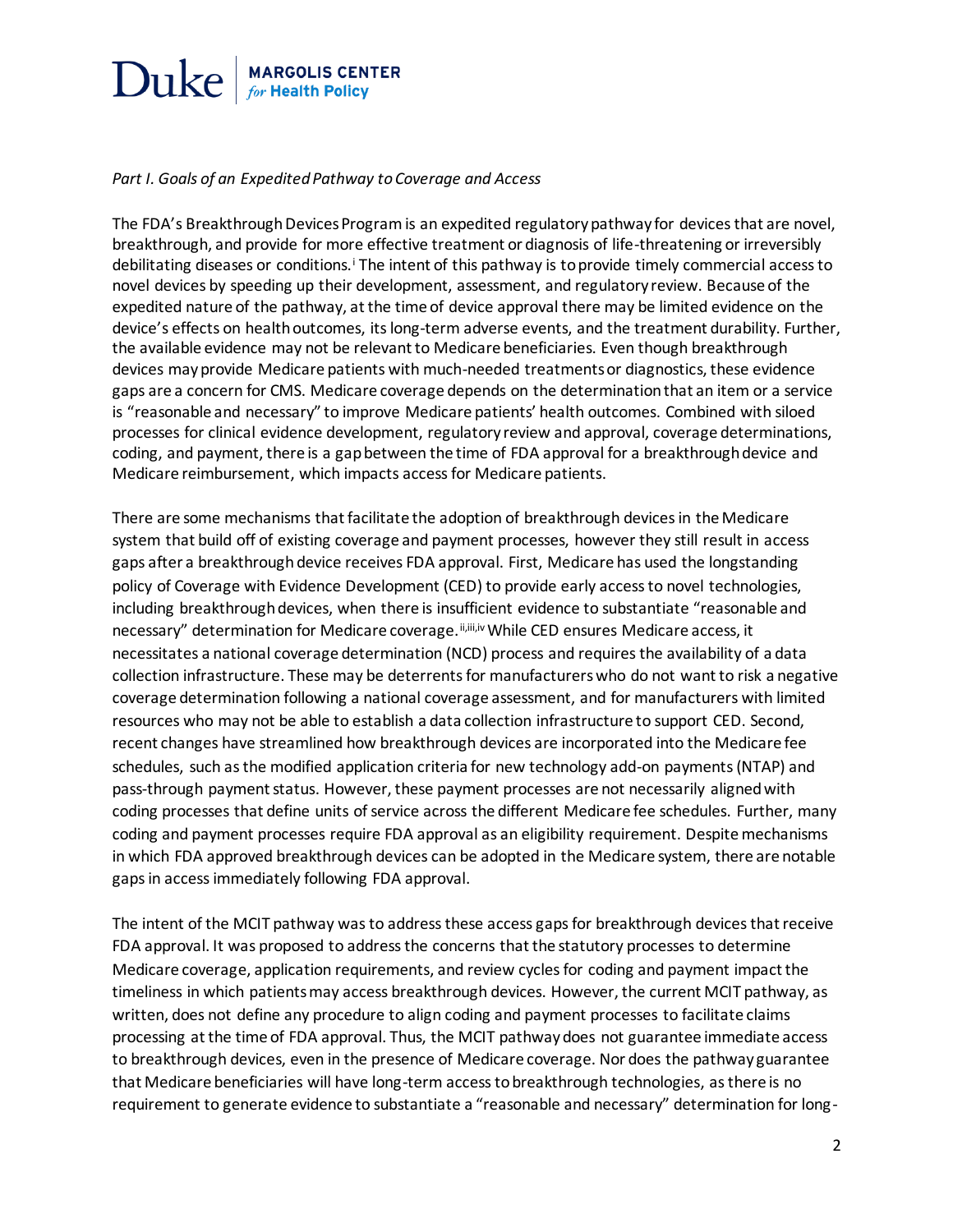term Medicare coverage. As such, the MCIT pathway, as written, does not improve access for breakthrough devices. Duke-Margolis has detailed these challenges with the MCIT pathway design in previous public comment opportunities,<sup>v,vi</sup> and we note that in this proposed rule, CMS has raised the same concerns.

In order to address CMS's stated concerns of the MCIT pathway, the goal of providing timely access for breakthrough devices should be balanced with equal efforts to inform and develop evidence-based coverage policies and, as needed, evidence generation to meet "reasonable and necessary" Medicare coverage criteria. We believe that an expedited pathway should include the following guiding principles:

- Earlier engagement between manufacturers, CMS, FDA, and other stakeholders prior to FDA approval to identify evidence gaps and determine how to address them.
- Post-market evidence generation to support coverage should not duplicate FDA post-marketing data collection requirements to minimize provider burden.
- Predictable and transparent operating procedures with opportunities for public comment and stakeholder engagement.

Earlier engagement between manufacturers, CMS, FDA, and other stakeholders prior to FDA approval to identify evidence gaps and determine how to address them. Early engagement between manufacturers, CMS, and FDA will allow CMS to identify evidence gaps relevant to Medicare beneficiaries and provide guidance on relevant pre-market evidence development to help assure timely and predictable coverage. In cases where an entirely new class of products has significant uncertainties around coverage and evidence expectations, a pre-approval process that includes CMS engagement with external experts, including the Medicare Evidence Development & Coverage Advisory Committee (MEDCAC), the National Institutes of Health (NIH), the Patient Centered Outcomes Research Institute (PCORI), and Agency for Healthcare Research and Quality (AHRQ), and (with manufacturer agreement) relevant health care providers and private organizations will help ensure that key evidence needs for Medicare beneficiaries can be addressed before or soon after approval. In cases where additional evidence generation is warranted, earlier engagement will allow manufacturers and other stakeholders to develop a data collection infrastructure and minimize operational delays following FDA approval.

Post-market evidence generation to support coverage should not duplicate FDA post-marketing data collection requirements to minimize provider burden. Duke-Margolis appreciatesthe growing burden of data collection at the provider level. Providers currently face many data collection requirements to satisfy quality and performance metrics under other quality and payment frameworks. The prospect of collecting additional data to support permanent coverage for a breakthrough device may prove challenging and potentially discouraging to providers. Early engagement between manufacturers and both agencies is an opportunity to leverage the same data collection infrastructure to satisfy evidence generation requirements while minimizing provider burden.

Predictable and transparent operating procedures with opportunities for public comment and stakeholder engagement. Finally, any new coverage process should be modeled after existing coverage processes in that they are predictable, reliable, and include opportunities for public input. A predictable and reliable process will be beneficial in establishing transparency, as well as time and resource expectations for both manufacturers and CMS.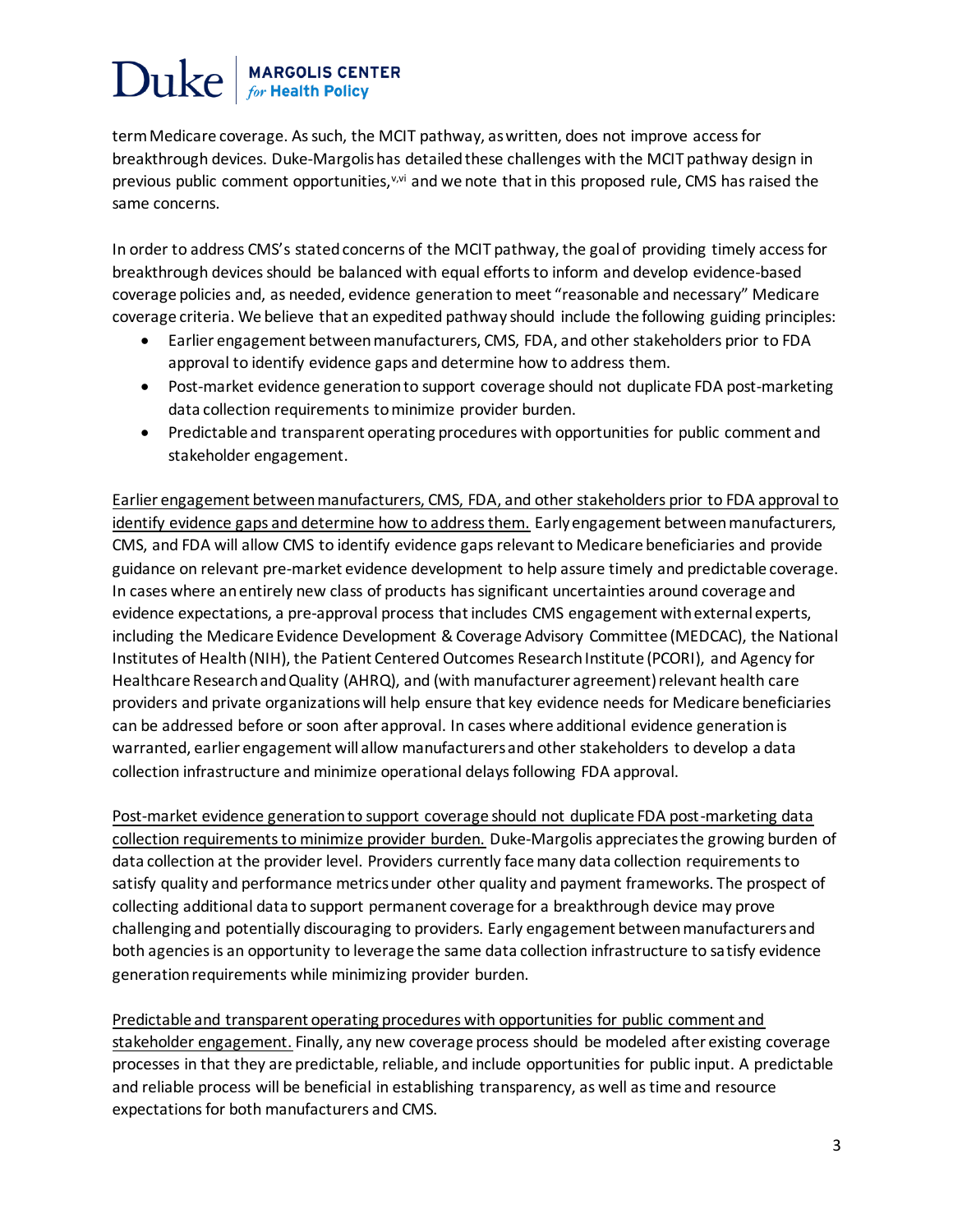

**We recommend CMS revise the MCIT rule or open a new rulemaking process to define an expedited coverage pathway that includes these guiding principles.** Should CMS opt to open a new rulemaking process, we recommend they provide a clear timeline of when to expect a new proposed rule.

#### *Part II. Operational Framework to Support an Expedited Coverage Pathway*

In order to fulfill the intended goals of an expedited pathway, it will be beneficial for stakeholders to operate under a framework, or standard operating procedures (SOP), that will define the level of engagement between stakeholders, as well as time and resource expectations. As CMS gains experience in the MCIT pathway, the SOP can establish accountability and identify ways to improve performance. Our recommended framework (see Appendix A) for operationalizing an expedited coverage pathway includes the following elements:

- Defined time window in which a manufacturer applies for expedited coverage. We recommend that manufacturers notify CMS after receiving the breakthrough designation from the FDA and no later than when manufacturers submit pivotal investigational device exemption (IDE) trial results to the FDA for market approval. To provide clarity about the expected content of a successful evidence submission, CMS should provide an opportunity for consultation and guidance much earlier in the development process. CMS can expand existing interactions with manufacturers that request Medicare coverage for IDE studies. Manufacturers' applications can include a summary of the existing evidence base and plans for ongoing clinical data development.
- Defined, predictable timeline for coverage assessments, including whether expedited coverage is appropriate, and if additional evidence generation is necessary. Following manufacturers' application, CMS will have a defined timeline for activities to reach a coverage determination, which include:
	- o a Medicare benefit category determination,
	- $\circ$  a determination on whether expedited coverage is needed and appropriate (including guidance to the manufacturer about coverage if CMS determines a special process is not needed),
	- o a preliminary evidence assessment to identify evidence gaps,
	- o through the new Technology Coding and Pricing Group, guidance on navigating coding and payment processes to facilitate claims processing immediately following FDA approval.

This initial evidence analysis will enable CMS to operationalize and implement coverage quickly following FDA approval. It will also allow CMS to determine whether additional evidence development will be necessary, and, if so, the most efficient way to develop such evidence. CMS could require CED if additional evidence development is necessary to assess health outcomes in Medicare beneficiaries. Throughout this process, CMS would engage with the manufacturer, the FDA, and potentially other entities, including NIH, MEDCAC, PCORI, AHRQ, clinicians, and other stakeholders to inform the evidence assessments and identify evidence needs for Medicare beneficiaries. Consistent with Medicare past coverage determinations,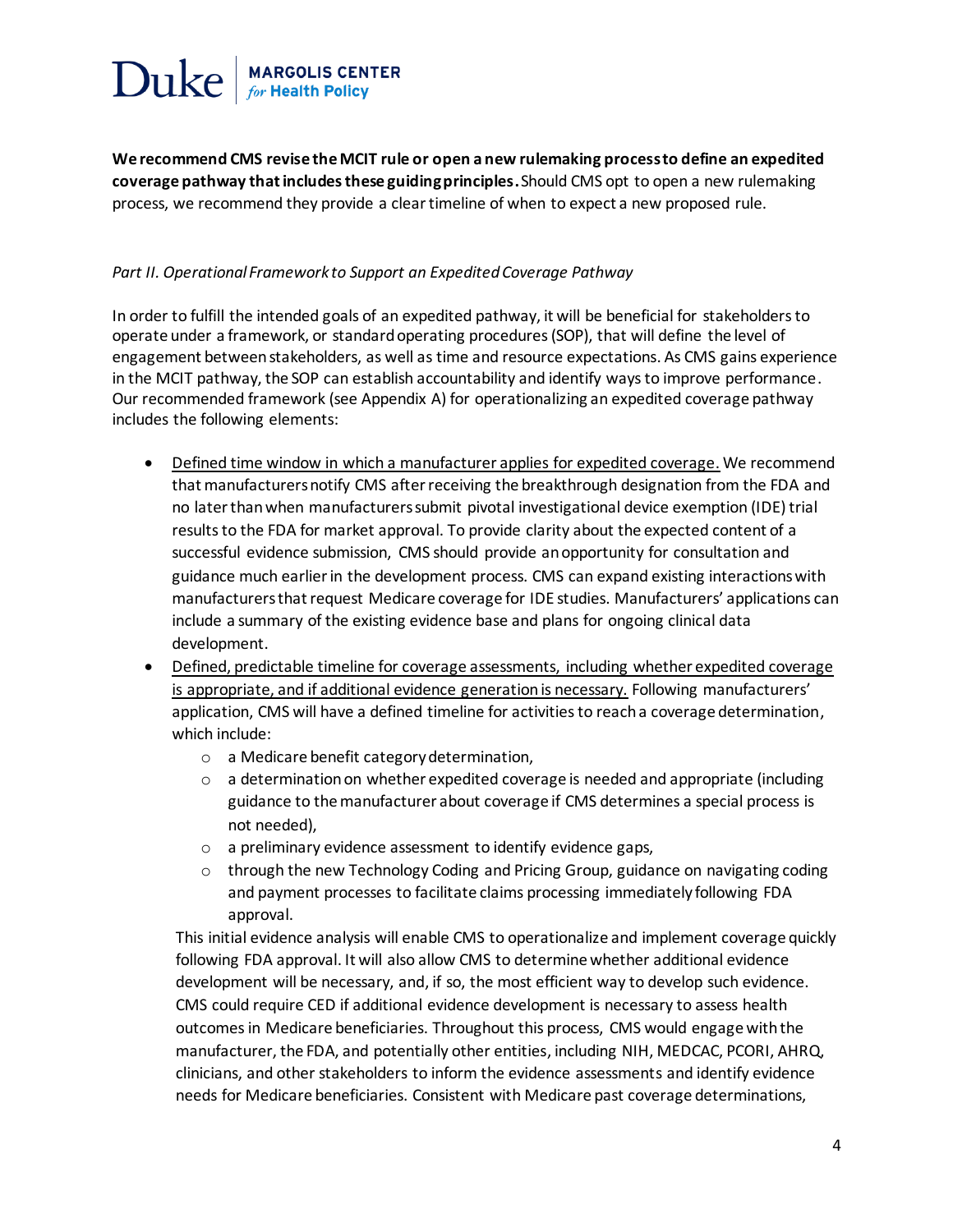CMS could cover breakthrough devices in a way that includes follow on and iterative devices. This will expedite the approval to coverage process while still incentivizing innovation in the device class.

- Public comment period. To align with existing coverage processes, CMS will release a proposed coverage determination immediately following FDA approval with a 30-day public comment period. The proposed coverage determination will include a review of the relevant evidence underlying the coverage decision. In cases that require CED, CMS will include guidance on how to develop relevant evidence and the conditions to end the evidence generation requirement. Following the public comment period, CMS will have a defined timeline to finalize the coverage determination and issue implementation instructions.
- CED process for cases that need additional RWE collection. For the subset of breakthrough products that require further RWE generation, manufacturers will be required to share regular interim reports with CMS on how evidence development is progressing. These reports will help CMS plan for long-term coverage, including any outstanding evidence generation needs, and work with the manufacturer to address any challenges in evidence development. If these requirements are not met, CMS would have the authority to terminate coverage under the expedited program. CMS or the MACs could then determine coverage through the existing coverage processes, such as NCD, LCD, or claim by claim adjudication.

This proposed framework addresses many of CMS's stated concerns with the current MCIT rule (see Appendix B). The framework allows CMS to make quick—yet thorough—coverage decisions based on the safety implications for Medicare beneficiaries while minimizing the gap between FDA approval and coverage. CMS can retain its authority to terminate coverage for devices that may have negative safety implications. The requirement that manufactures collect necessary post-market evidence in the event of a CED ensures CMS will not cover devices without data demonstrating benefits for Medicare beneficiaries.

Early engagement between all stakeholders helps address concerns around coding and payment processes, as well as resourcing evidence development. Manufacturers and CMS can work together before approval to determine coding and payment to ensure a smooth transition to Medicare reimbursement after approval, furthering the ultimate goal of minimizing the gap between approval and coverage. This framework canalso help mitigate CMS's concern that the MCIT pathway would disincentivize innovation of non-breakthrough devices by covering breakthrough devices in a way that includes follow on and iterative devices.

The design of the MCIT pathway can be amended to incorporate this recommended framework for expedited coverage. However, should CMS choose to repeal MCIT, this type of framework can be the basis of a new expedited coverage pathway. Further, elements of this framework can also be incorporated into existing coverage processes. Early engagement with CMS and other key stakeholders can help manufacturers inform their clinical trials and evidence development plan. Early engagement also does not prevent the public from voicing their opinions or concerns with coverage for a medical product; it merely minimizes the time between approval, comment periods, and final decision-making. **We recommend CMS revise the final MCIT rule** *or* **propose new expedited coverage process to provide**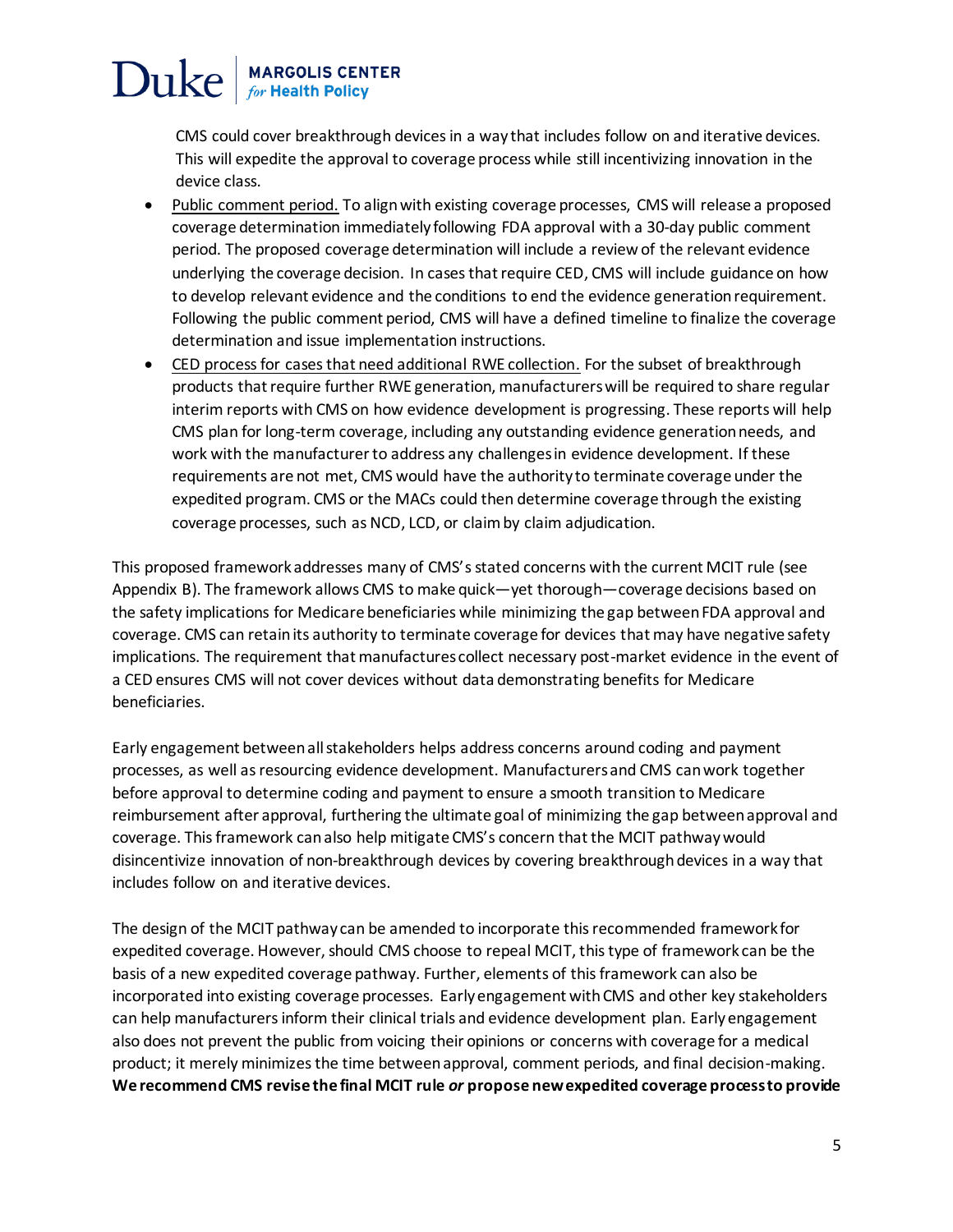**timely and appropriate access to breakthrough devices following FDA approval through evidencebased coverage policies informed by sustained stakeholder engagement.**

### *Part III. Increasing Resourcesto Support Expedited Coverage Activities*

Any new coverage process will create new requirements for CMS'stime, capacity, and expertise, but especially an expedited process that relies on early and sustained stakeholder engagement, such as the framework recommended above. These recommendations will have the greatest impact if accompanied by steps to ensure adequate resources and capacity for CMS to implement and operationalize them.

Our framework aims to provide more clarity around the process—and thus the resources—that will be needed to support predictable, timely, and productive interactions between CMS, manufacturers, and other stakeholders to meet program expectations. We believe these resource requirements to support expedited coverage will be modest relative to their impact on innovation and Medicare patients' health outcomes. CMS resources in areas related to new technology assessment and access have declined over the past decade, even as breakthrough innovation has expanded and the resources to support it at FDA have grown rapidly.<sup>vii</sup> This mismatch will be exacerbated by the growing number of devices receiving breakthrough designation, and expedited coverage is likely to further increase manufacturer interest in developing breakthrough therapies. Ensuring that CMS has adequate resources and capacity to undertake evidence assessments and other coverage activities will be crucial to the success of an expedited pathway. **We recommend CMS increase resources and capacity to support coverage, coding, and payment activities in order to provide Medicare patients timely access to biomedical innovation.**

In the short-term, CMS could rely on existing interactions to coordinate with FDA and manufacturers, since the operational framework is based on existing points of contact between CMS and manufacturers that can be used to fulfill expectations for MCIT. CMS may also leverage existing collaboration with the FDA for subspecialty expertise to inform evidence development.

However, short-term considerations may not be sufficient for long-term sustained success for this pathway. As the pipeline of breakthrough therapies grows, existing resources and mechanisms may not be sufficient. CMS will need medical officers with subject matter expertise, and a greater number of personnel to manage operational elements of MCIT and downstream coverage assessments. CMS should consider further steps within its administrative authority to make such personnel shifts to support all MCIT activities. We also recommend CMS consider different mechanisms to increase resources to support coverage activities that include dedicated appropriations or user fees. To ensure appropriate use of these resources, there could be a requirement for an assessment of the impact on key goals, such as the timely occurrence of meetings and development of clear guidance to manufacturers on coverage-related issues, and time to coverage.

### *Part IV. Duke-Margolis Comments on Codifying the Definition of "Reasonable and Necessary"*

Duke-Margolis agrees with the CMS assessment that expanding the definition of "reasonable and necessary" to include consideration of commercial insurer coverage would present multiple challenges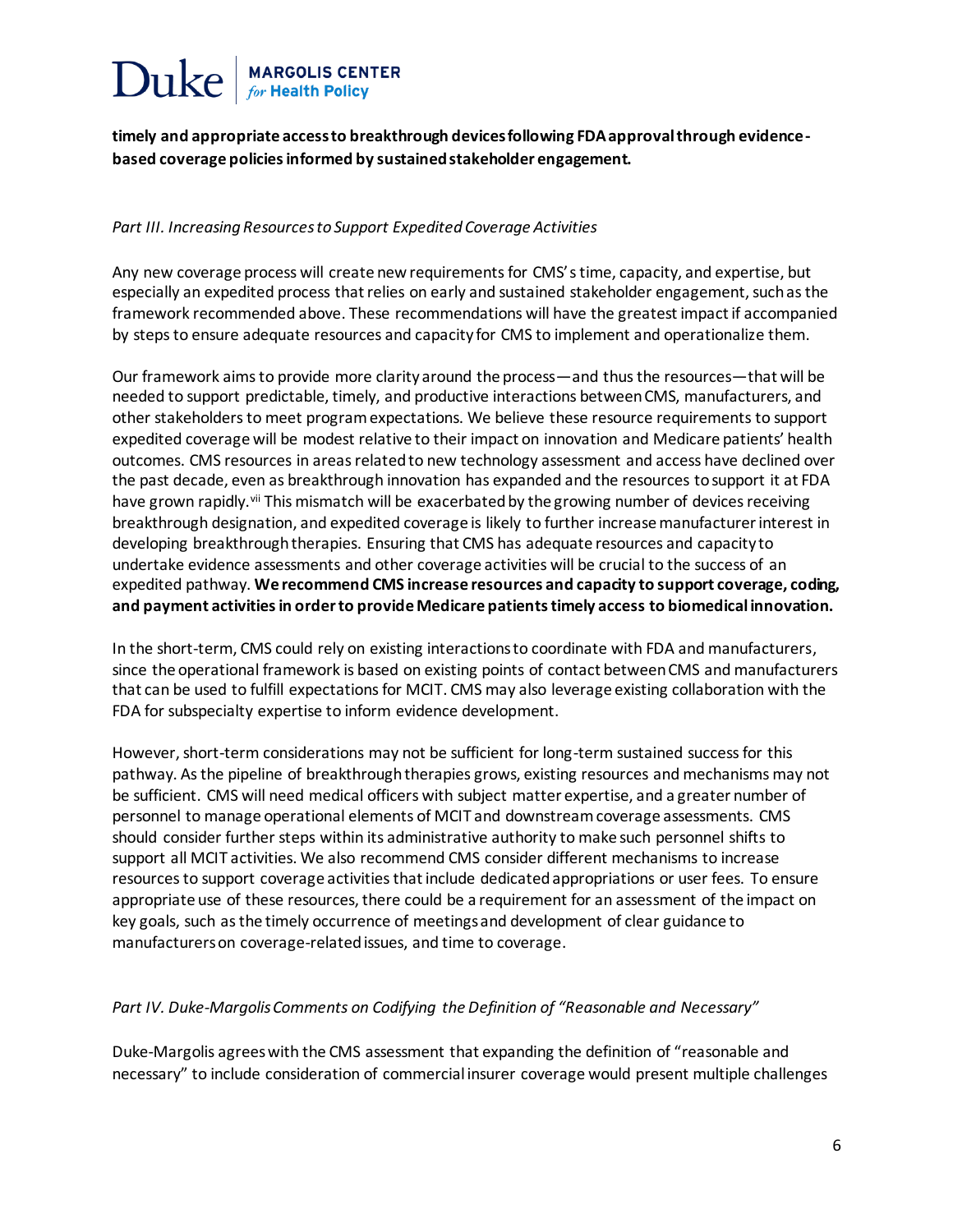to the implementation process, limit flexibility, and potentially limit CMS's ability to offer equitable access to new technologies.

There are a number of benefits to having a codified definition of "reasonable and necessary." With a codified definition, CMS could then define what is considered "appropriate" for offering coverage in different disease areas. This could help manufacturers design their clinical trials around the types of outcomes that would matter to CMS, given the disease area or type of technology. A codified definition of "reasonable and necessary" would also direct CMS to provide evidence development guidance for applications for coverage and increase CMS's role in providing evidence development guidance for new medical products. However, codifying a definition of "reasonable and necessary," current or amended, would affect CMS processes outside of coverage for devices and thus merits its own separate rulemaking process and consideration. **We recommend that CMS have a separate rulemaking process to determine if codifying a definition of "reasonable and necessary" is the best way to improve internal CMS processes while supporting evidence development and promoting medical innovation.** 

### *Conclusion*

An expedited coverage pathway has the potential to provide broad and timely access to breakthrough devices, but the current MCIT rule limits CMS's ability to ensure the safety of Medicare beneficiaries and lacks the necessary enforcement mechanisms to ensure proper data collection. Our recommendations describe opportunities in which CMS can succeed in the intended goals of an expedited pathway with a supporting process framework. Duke-Margolis appreciates CMS's consideration of our comments, and the Administration's support for advancing high-value, affordable healthcare. We and our colleagues would be pleased to provide more information on these issues if that would be helpful.

### Sincerely,

Mark McClellan – Director, Duke-Margolis Center Beena Bhuiyan Khan – Assistant Research Director, Duke-Margolis Center Hannah Graunke – Policy Analyst, Duke-Margolis Center Marianne Hamilton Lopez – Senior Research Director, Duke-Margolis Center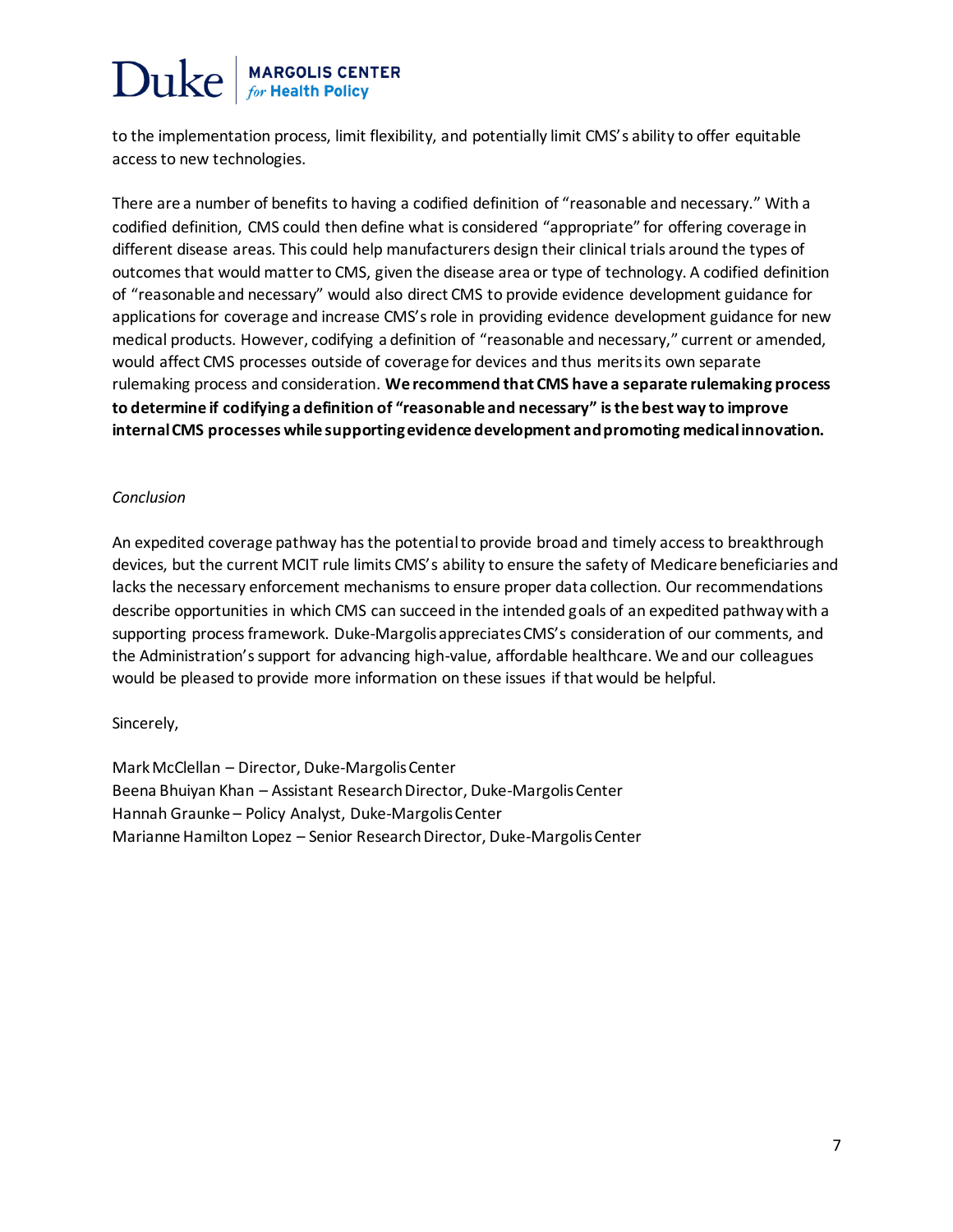

#### **Appendix A**

Application for expedited coverage for breakthrough device.

- Manufacturers apply to Medicare Coverage and Analysis group.
- •When: At the time of Medicare coverage application for IDE study. No later than submisison of IDE pivotal trial results to FDA.
- •CMS to engage with FDA and manufacturer
- following application.
- Preliminary Assessment of evidence and guidance on navigating coding and payment processes.
- •CMS provides guidance on pre-approval evidence development.
- •CMS engagemes with stakeholders such as MEDCAC, NIH, PCORI to advise on additional evidence needs
- •CMS begins to develop potential coverage determinations.

Proposed coverage determination with public comment period.

•When: at FDA approval followed by 30-day comment period

•Final coverage determination within 60 days after comment period

Interrim data reports on progress in evidence development (if applicable).

•Manufacturers to send interrim data reports to CMS to ensure coverage continuity.

•CMS to define longterm coverage options.

8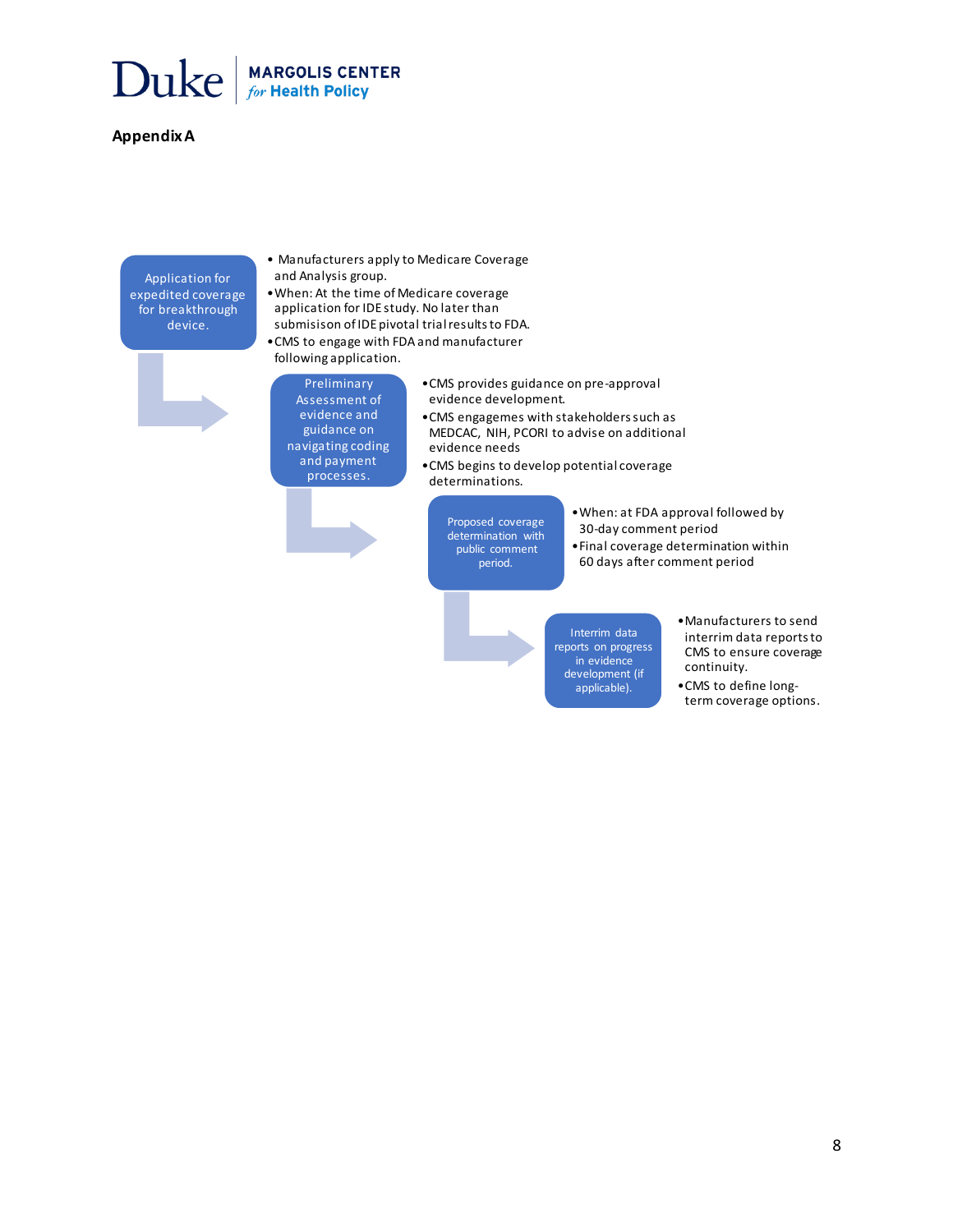

## **Appendix B**

| <b>CMS's concerns with MCIT</b>                                      | Suggested modifications to MCIT or design for new<br>expedited coverage pathway                                                                                                                                                                                                                                                         |
|----------------------------------------------------------------------|-----------------------------------------------------------------------------------------------------------------------------------------------------------------------------------------------------------------------------------------------------------------------------------------------------------------------------------------|
| Limited ability of CMS to ensure<br>safety of Medicare beneficiaries | Manufacturer applies for expedited coverage<br>$\bullet$<br>breakthrough designation to begin early CMS<br>engagement for guidance on key evidence questions<br>for Medicare beneficiaries.<br>CMS retains authority to rescind national coverage<br>$\bullet$<br>during the expedited pathway process if safety<br>concerns are found. |
| May provide coverage without                                         | Early and sustained engagement between CMS, FDA,                                                                                                                                                                                                                                                                                        |
| supporting data of benefit for                                       | and manufacturers during pre-approval process to                                                                                                                                                                                                                                                                                        |
| Medicare populations.                                                | identify gaps in evidence.                                                                                                                                                                                                                                                                                                              |
| Voluntary data collection can lead                                   | Requires evidence development for breakthrough                                                                                                                                                                                                                                                                                          |
| to insufficient evidence for                                         | devices that have significant evidence gaps through                                                                                                                                                                                                                                                                                     |
| permanent coverage                                                   | Coverage for Evidence Development or similar                                                                                                                                                                                                                                                                                            |
| determinations.                                                      | evidence generation component.                                                                                                                                                                                                                                                                                                          |
| Unfair advantage not available to                                    | Consistent with Medicare past coverage                                                                                                                                                                                                                                                                                                  |
| subsequent market entrants,                                          | ٠                                                                                                                                                                                                                                                                                                                                       |
| potentially disincentivizing                                         | determinations, coverage for a breakthrough device                                                                                                                                                                                                                                                                                      |
| innovation.                                                          | will include follow on and iterative devices.                                                                                                                                                                                                                                                                                           |
| No defined path to minimize gaps                                     | Coordination with Office for Technology Policy,                                                                                                                                                                                                                                                                                         |
| in access from coding and                                            | Coding, Pricing to begin coding and payment                                                                                                                                                                                                                                                                                             |
| payment.                                                             | processes prior to approval.                                                                                                                                                                                                                                                                                                            |